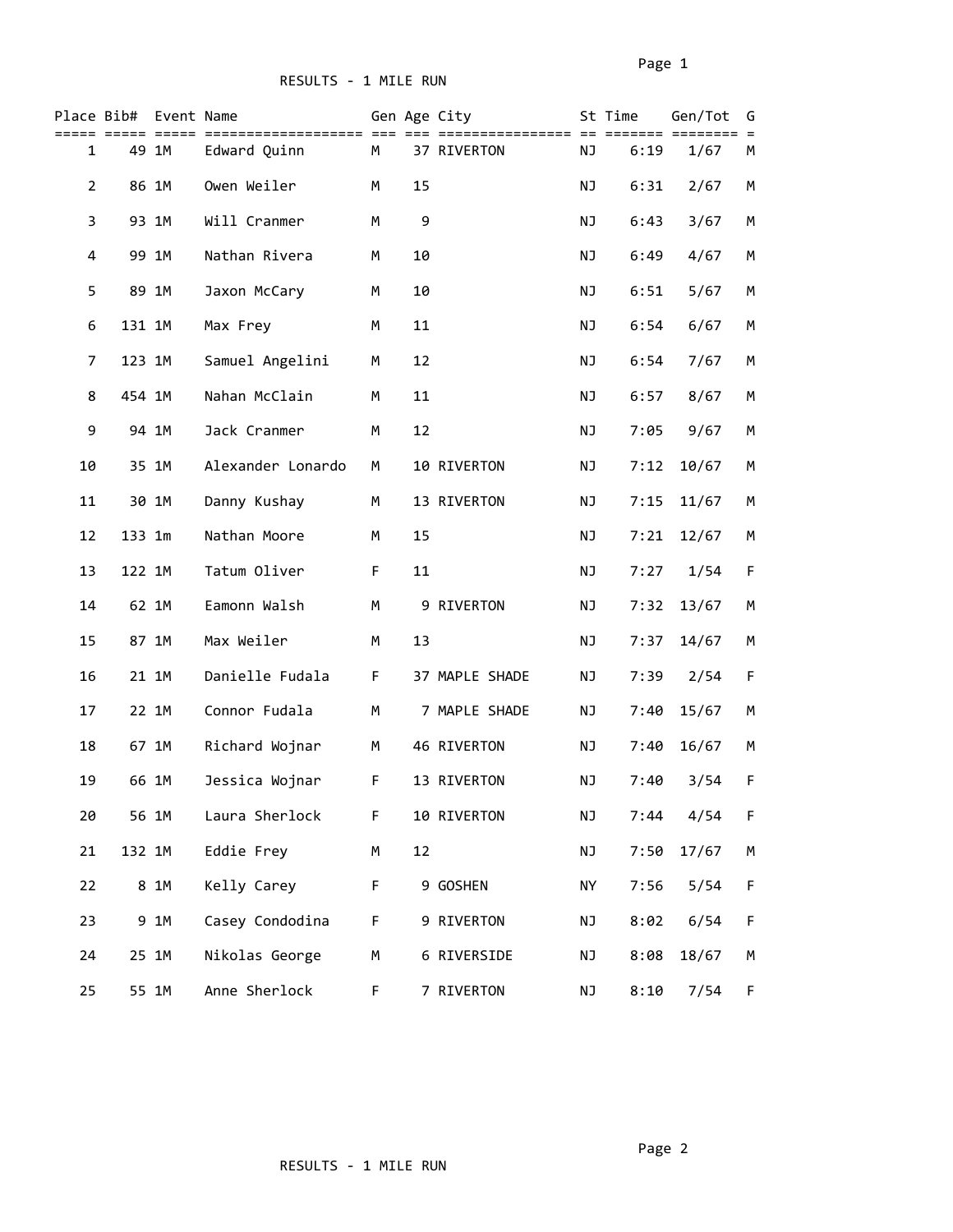| Place Bib# |        | Event Name |                  |   |    | Gen Age City           |           | St Time<br>===== | Gen/Tot | G<br>$=$ |
|------------|--------|------------|------------------|---|----|------------------------|-----------|------------------|---------|----------|
| 26         | 116 1M |            | Ryab McComb      | M | 10 |                        | <b>NJ</b> | 8:10             | 19/67   | M        |
| 27         |        | 96 1M      | John Aumiller    | М | 9  |                        | ΝJ        | 8:13             | 20/67   | M        |
| 28         |        | 97 1M      | Cole May         | M | 7  |                        | ΝJ        | 8:14             | 21/67   | М        |
| 29         |        | 20 1M      | Chloe Fudala     | F |    | 7 MAPLE SHADE          | ΝJ        | 8:17             | 8/54    | F        |
| 30         | 135 1M |            | Gus Carroll      | M | 8  |                        | NJ        | 8:18             | 22/67   | М        |
| 31         | 134 1M |            | Jim Carroll      | M | 43 |                        | NJ        | 8:22             | 23/67   | M        |
| 32         | 110 1M |            | Sara Sherlock    | F | 13 |                        | NJ        | 8:24             | 9/54    | F        |
| 33         | 98 1M  |            | Chad May         | M | 41 |                        | NJ        | 8:37             | 24/67   | М        |
| 34         | 121 1M |            | Lilly Legato     | F | 11 |                        | NJ        | 8:38             | 10/54   | F        |
| 35         |        | 6 1M       | Amber Barrilli   | F |    | 19 HUNTINGDON VALLE PA |           | 8:39             | 11/54   | F        |
| 36         | 120 1M |            | Ben Masterson    | M | 13 |                        | NJ        | 8:44             | 25/67   | М        |
| 37         | 494 1M |            | Landon Caffery   | M | 8  |                        | NJ        | 8:45             | 26/67   | М        |
| 38         |        | 13 1M      | Owen Cutler      | M |    | 7 MEDFORD              | NJ        | 8:46             | 27/67   | М        |
| 39         |        | 14 1M      | Dan Feeley       | M |    | 43 RIVERTON            | NJ        | 8:47             | 28/67   | М        |
| 40         |        | 17 1M      | Colin Feeley     | M |    | 6 RIVERTON             | ΝJ        | 8:49             | 29/67   | М        |
| 41         |        | 52 1M      | Emily Renouf     | F |    | 11 RIVERTON            | ΝJ        | 8:54             | 12/54   | F        |
| 42         |        | 11 1M      | Gabe Coston      | M |    | 8 RIVERTON             | ΝJ        | 8:57             | 30/67   | М        |
| 43         |        | 34 1M      | Jason Lonardo    | M |    | 42 RIVERTON            | ΝJ        | 8:59             | 31/67   | М        |
| 44         |        | 33 1M      | Benjamin Lonardo | M |    | 6 RIVERTON             | ΝJ        | 8:59             | 32/67   | М        |
| 45         |        | 91 1M      | Adam Yansick     | М | 45 |                        | ΝJ        | 9:02             | 33/67   | М        |
| 46         | 108 1M |            | Mary Stasko      | F | 40 |                        | NJ        | 9:02             | 13/54   | F        |
| 47         | 46 1M  |            | Mia Nazario      | F |    | 17 RIVERSIDE           | NJ        | 9:03             | 14/54   | F        |
| 48         | 107 1M |            | Jack Stasko      | М | 8  |                        | NJ        | 9:04             | 34/67   | М        |
| 49         |        | 90 1M      | Bradon Yansick   | M | 10 |                        | NJ        | 9:06             | 35/67   | М        |
| 50         |        | 88 1M      | Joe Henson       | М | 41 |                        | NJ        | 9:18             | 36/67   | М        |

RESULTS - 1 MILE RUN

Page 3 and 2012 and 2012 and 2012 and 2012 and 2012 and 2012 and 2012 and 2012 and 2012 and 2012 and 2012 and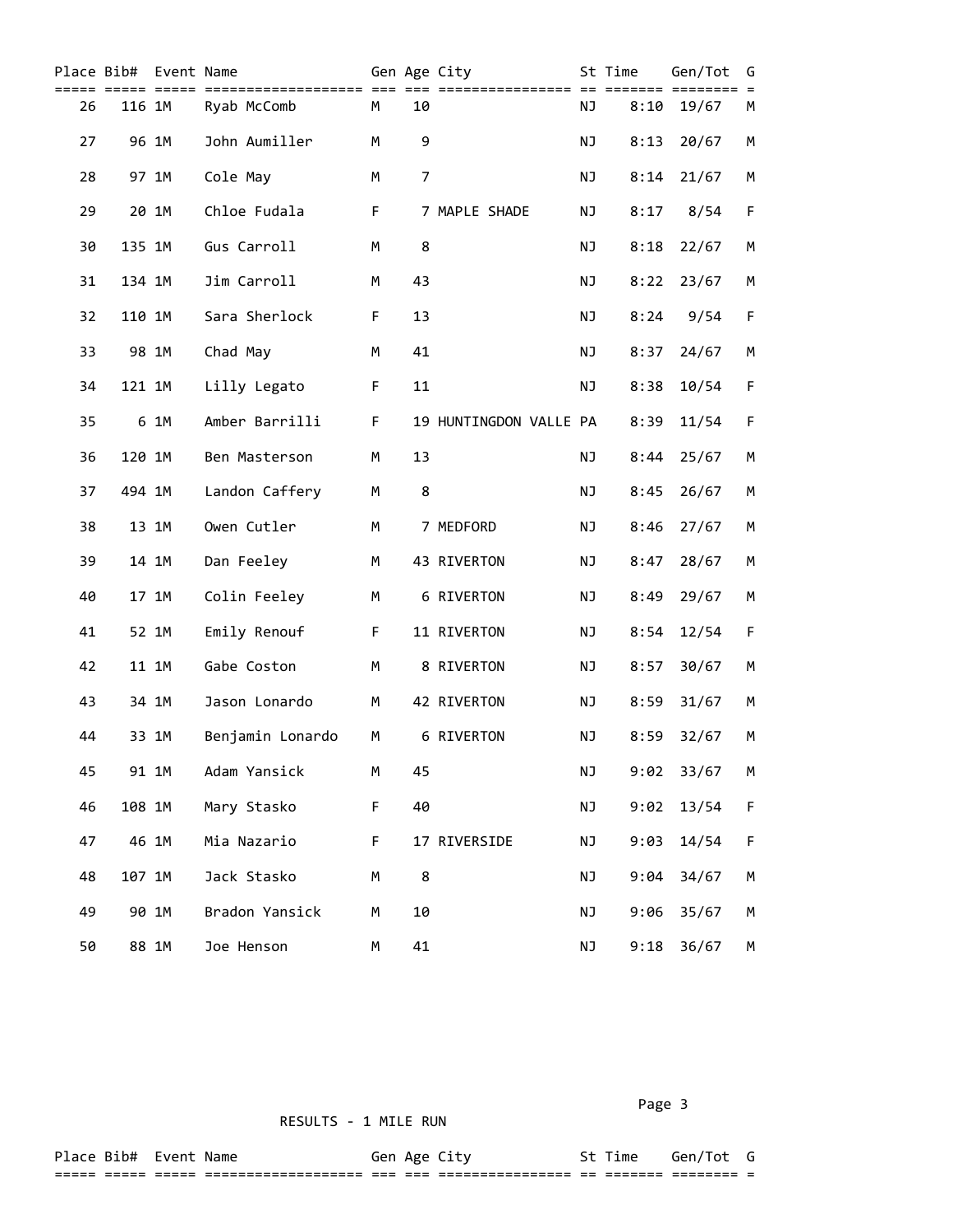| 51 | 29 1M  | Cailey Henson      | F |                         | 9 RIVERTON  | ΝJ | 9:18  | 15/54 | F           |
|----|--------|--------------------|---|-------------------------|-------------|----|-------|-------|-------------|
| 52 | 71 1M  | Steve Sweeney      | M | 38                      |             | ΝJ | 9:20  | 37/67 | М           |
| 53 | 72 1M  | Steven Sweeney     | M | 07                      |             | NJ | 9:21  | 38/67 | М           |
| 54 | 109 1M | Clayton Tennison   | M | 27                      |             | NJ | 9:22  | 39/67 | М           |
| 55 | 117 1M | Jamie-Peyton Davis | F | 8                       |             | NJ | 9:28  | 16/54 | F           |
| 56 | 118 1M | Pristine MacHarow  | F | 33                      |             | NJ | 9:29  | 17/54 | $\mathsf F$ |
| 57 | 126 1M | Mike Perrott       | M | 44                      |             | NJ | 9:50  | 40/67 | М           |
| 58 | 125 1M | Ellen Perrott      | F | 8                       |             | NJ | 9:52  | 18/54 | $\mathsf F$ |
| 59 | 124 1M | Lauren Oliver      | F | 8                       |             | NJ | 9:53  | 19/54 | $\mathsf F$ |
| 60 | 136 1M | Lee Carroll        | F | 45                      |             | NJ | 9:53  | 20/54 | F           |
| 61 | 41 1M  | Liam McConnell     | M |                         | 8 RIVERTON  | NJ | 9:56  | 41/67 | М           |
| 62 | 92 1M  | Matt Hay           | M | 48                      |             | NJ | 10:00 | 42/67 | М           |
| 63 | 64 1M  | Lynn Walsh         | F |                         | 47 RIVERTON | NJ | 10:05 | 21/54 | F           |
| 64 | 95 1M  | Julia Deangelis    | F | 37                      |             | NJ | 10:05 | 22/54 | F           |
| 65 | 63 1M  | Cillian Walsh      | M |                         | 8 RIVERTON  | NJ | 10:07 | 43/67 | М           |
| 66 | 103 1M | Holden Pearson     | M | 10                      |             | NJ | 10:10 | 44/67 | М           |
| 67 | 101 1M | Chris Caffery      | М | 38                      |             | NJ | 10:12 | 45/67 | М           |
| 68 | 75 1M  | Emma Deaner        | F | 6                       |             | NJ | 10:13 | 23/54 | $\mathsf F$ |
| 69 | 100 1M | Rachel Caffery     | F | $\overline{\mathbf{4}}$ |             | NJ | 10:13 | 24/54 | F           |
| 70 | 16 1M  | Reina Feeley       | F |                         | 8 RIVERTON  | NJ | 10:23 | 25/54 | F           |
| 71 | 43 1M  | Molly Metzger      | F |                         | 7 RIVERTON  | ΝJ | 10:24 | 26/54 | F           |
| 72 | 23 1M  | Lucas Gaspari      | М |                         | 9 RIVERTON  | ΝJ | 10:24 | 46/67 | М           |
| 73 | 24 1M  | Maureen Gaspari    | F |                         | 38 RIVERTON | ΝJ | 10:25 | 27/54 | F           |
| 74 | 115 1M | Andrew Thielmann   | М | 7                       |             | ΝJ | 10:29 | 47/67 | М           |
| 75 | 32 1M  | Dorothy Lehr       | F |                         | 38 RIVERTON | NJ | 10:29 | 28/54 | F           |

| RESULTS - 1 MILE RUN |
|----------------------|
|                      |

|  | Page 4 |
|--|--------|
|  |        |

|      | Place Bib# Event Name |                        |      | Gen Age City |    | St Time | Gen/Tot G       |  |
|------|-----------------------|------------------------|------|--------------|----|---------|-----------------|--|
|      |                       |                        |      |              |    |         |                 |  |
| 76 — | 114 1M                | Mark Theilmann         | M 45 |              | NJ |         | 10:30 48/67 M   |  |
|      | 79 1M                 | Meghan MacConnell F 36 |      |              | NJ |         | 10:32  29/54  F |  |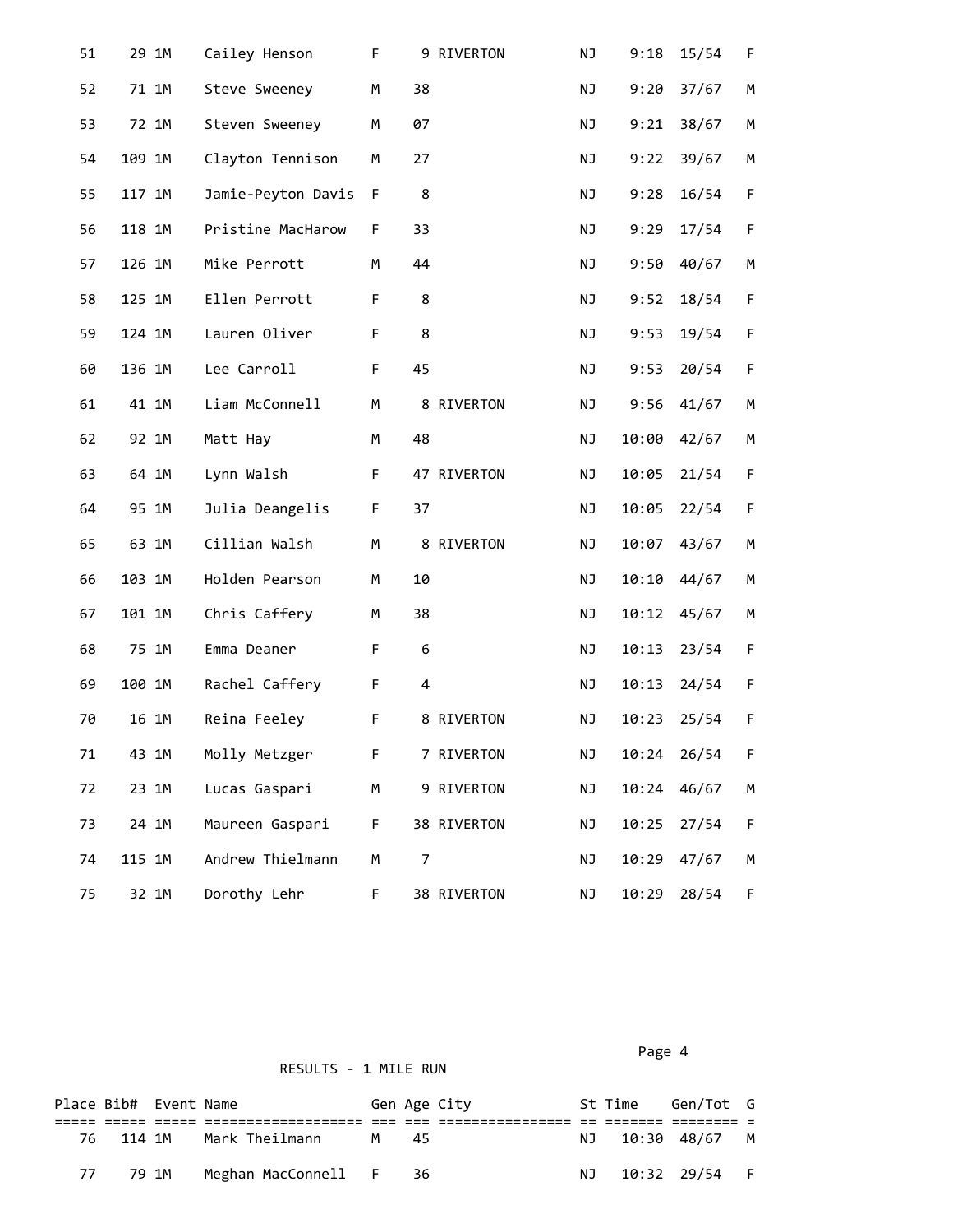| 78  | 81 1M  | Benjamin MacConnell M |             | 4  |                        | NJ        | 10:32 | 49/67 | М  |
|-----|--------|-----------------------|-------------|----|------------------------|-----------|-------|-------|----|
| 79  | 47 1M  | Jina Park             | F.          |    | 35 MOORESTOWN          | <b>NJ</b> | 10:34 | 30/54 | F  |
| 80  | 61 1M  | Paulita Viafara       | F.          |    | 41 RIVERSIDE           | NJ        | 10:34 | 31/54 | F  |
| 81  | 28 1M  | Claudia Grier         | F           |    | 8 HUNTINGDON VALLE PA  |           | 10:35 | 32/54 | F. |
| 82  | 27 1M  | John Grier            | М           |    | 47 HUNTINGDON VALLE PA |           | 10:35 | 50/67 | М  |
| 83  | 12 1M  | Quinn Coston          | $\mathsf F$ |    | 6 RIVERTON             | ΝJ        | 10:38 | 33/54 | F. |
| 84  | 119 1M | Annabelle Warwick     | F.          | 6  |                        | ΝJ        | 10:40 | 34/54 | F  |
| 85  | 44 1M  | Joshua Moseley        | М           |    | 11 RIVERSIDE           | NJ        | 10:47 | 51/67 | М  |
| 86  | 102 1M | Emily Jones           | F.          | 5  |                        | ΝJ        | 11:07 | 35/54 | F  |
| 87  | 50 1M  | Elsie Quinn           | F.          |    | 5 RIVERTON             | <b>NJ</b> | 11:10 | 36/54 | F  |
| 88  | 58 1M  | Cecilia Tice          | F.          |    | 3 MARLTON              | <b>NJ</b> | 11:13 | 37/54 | F  |
| 89  | 59 1M  | Stephen Tice          | M           |    | 41 MARLTON             | ΝJ        | 11:15 | 52/67 | М  |
| 90  | 31 1M  | Jenna Latvenas        | F.          |    | 6 RIVERTON             | ΝJ        | 11:24 | 38/54 | F. |
| 91  | 77 1M  | Nathan Sawyer         | M           | 6  |                        | <b>NJ</b> | 11:26 | 53/67 | M  |
| 92  | 76 1M  | Sarah Sawyer          | F.          | 38 |                        | ΝJ        | 11:26 | 39/54 | F. |
| 93  | 85 1M  | Shay Schweich         | F.          | 12 |                        | <b>NJ</b> | 11:33 | 40/54 | F. |
| 94  | 84 1M  | Stella Cadwalladen    | F.          | 12 |                        | ΝJ        | 11:34 | 41/54 | F  |
| 95  | 26 1M  | Emma Gift             | F.          |    | 7 CRANBERRY TOWNSH PA  |           | 11:36 | 42/54 | F  |
| 96  | 70 1M  | Nolan Berberich       | M           | 5  |                        | NJ        | 11:37 | 54/67 | М  |
| 97  | 68 1M  | Bill Beberich         | M           | 40 |                        | <b>NJ</b> | 11:38 | 55/67 | М  |
| 98  | 69 1M  | Jackson Bebeich       | М           | 7  |                        | ΝJ        | 11:40 | 56/67 | М  |
| 99  | 18 1M  | Thomas Feeley         | М           |    | 4 RIVERTON             | ΝJ        | 11:47 | 57/67 | М  |
| 100 | 15 1M  | Marisa Feeley         | F           |    | 43 RIVERTON            | ΝJ        | 11:47 | 43/54 | F  |

RESULTS - 1 MILE RUN

Page 5 and 2012 and 2012 and 2012 and 2012 and 2012 and 2012 and 2012 and 2012 and 2012 and 2012 and 2012 and

|     | Place Bib# Event Name |                                        |      | Gen Age City | St Time | Gen/Tot G        |  |
|-----|-----------------------|----------------------------------------|------|--------------|---------|------------------|--|
|     |                       |                                        |      |              |         |                  |  |
|     |                       | 101 130 1M Georgia Smith<br><b>F</b> 8 |      |              |         | NJ 12:19 44/54 F |  |
|     |                       | 102 129 1M Chris Smith                 | M 44 |              |         | NJ 12:22 58/67 M |  |
| 103 |                       | 106 1M   Courtney Pearson   F   35     |      |              |         | NJ 12:36 45/54 F |  |